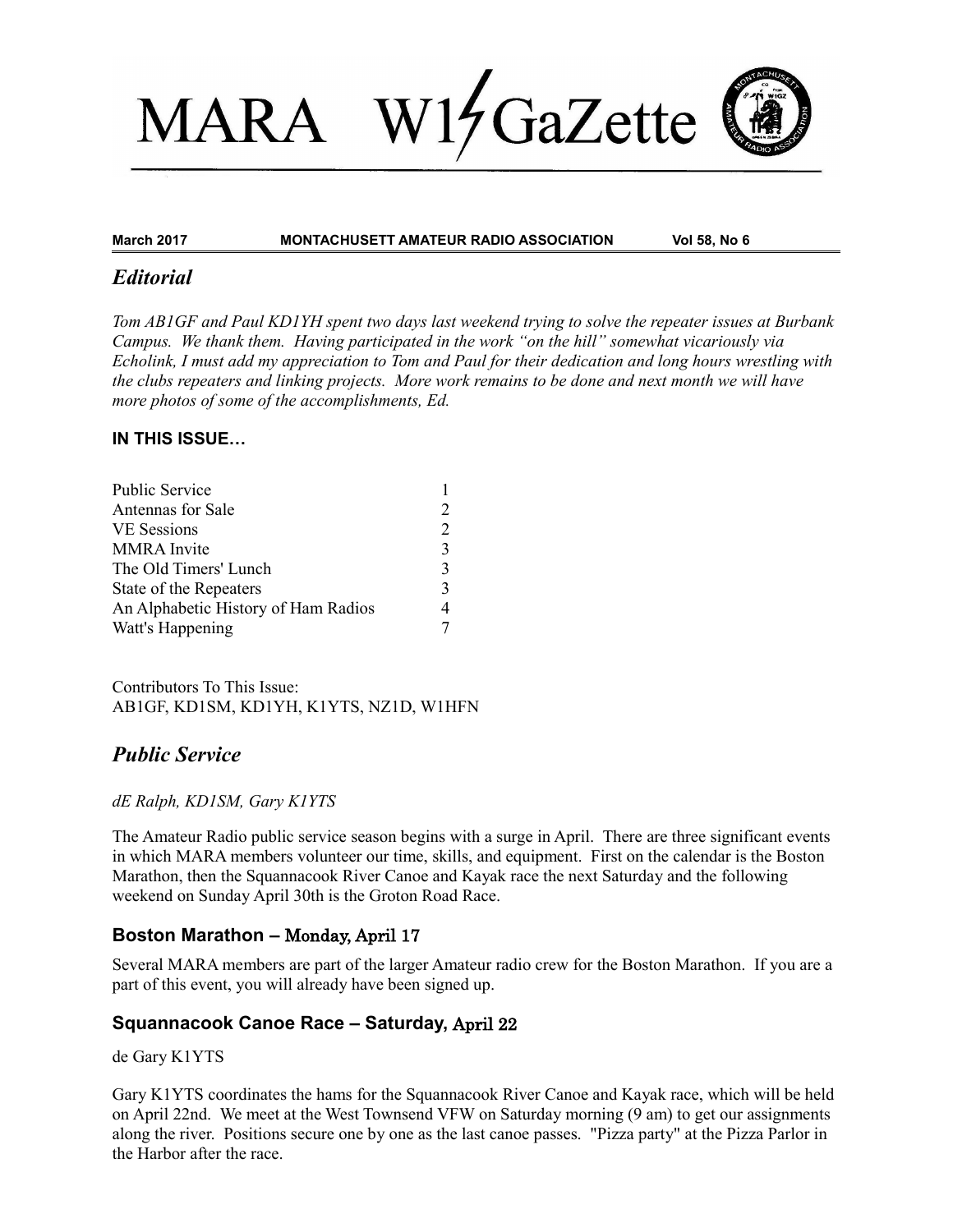All events can be done with a 2-meter HT. Some assignments can make use of a mobile radio in your vehicle. Let Gary or Ralph know of your equipment capabilities and they will match you to the assignment.

# **Groton Road Race – Sunday,** April 30

The Groton Road Race continues to be a major event for Amateur Radio in North Central Massachusetts. The Squannacook River Runners (not to be confused with the Canoe and Kayak group!) are the event organizers. Since nearly the inception of this event 26 years ago Amateur Radio has been meeting the Race Committee's request for support for logistics and safety communications.

Those of you who have joined us in the past years know that the runners sincerely appreciate our presence. Many say so as they run past. This event is so large that police officers from several other agencies come to assist the Groton PD. The Groton Police Department considers the Amateur Radio involvement to be a critical component for the safety of all.

The race event schedule for 2017 is the same as that for the past two years; there is a 5k and a 10k race which will start simultaneously. The 5k course takes a corner in downtown Groton and leaves the 10k course, rejoining it down course so the final segments are the same. The maps, etc from previous years are available on the NVARC Public Service Events page at **http://www.n1nc.org/Events/**

Contributing to the public good is one of the reasons Amateur Radio exists. Our public service events are a key opportunity for us to show our colors, volunteer our skills and equipment, and demonstrate why it is in the public's interest to continue to allocate precious RF spectrum to our the Amateur Radio Service. The Groton Road Race is a low-stress event and a great way to gain more experience with the public service aspect of amateur radio. Please consider joining us on the 30th.

If you are interested in helping at these events but unsure of what is expected of you or what equipment you may need, please ask me (Ralph KD1SM, Stan KD1LE, or John KK1X).

The Squannacook River Runners and the Groton Police Department repeatedly praise and express their appreciation for your assistance in providing communications for this event. I do hope you will be able to join us this year; please let me know.

# *VE Sessions*

## *de Paul, KD1YH*

Last session: three candidates, all passed with new licenses. The MARA VE Team schedules license exam sessions monthly on the 4th Wednesday. Pre-registration is requested, contact Paul KD1YH  $kd1yh@arrl.net$ . Sessions will be canceled if no one has registered by Sunday before the scheduled session. If the session is not canceled, walk-ins are welcome, so if you are interested in upgrading or know someone who is looking for an exam session, you may contact Paul at the last minute to see if the session is being held.

# *Antennas For Sale*

**The club has a new hex beam antenna for sale,** a 5-band Hex Beam by K4KIO. It's about 10 years old but has never been assembled. It does not have the ice kit but that is just extra support ropes. According to the manufacturer [www.w4kio.com]: "This broad band beam is the answer to your dream of a directional antenna that can be mounted on an inexpensive push up mast and in a space no larger than a garden home backyard. Mount it on your roof as many do and work DX you never even heard with your vertical or dipole." NEW \$400 to club members.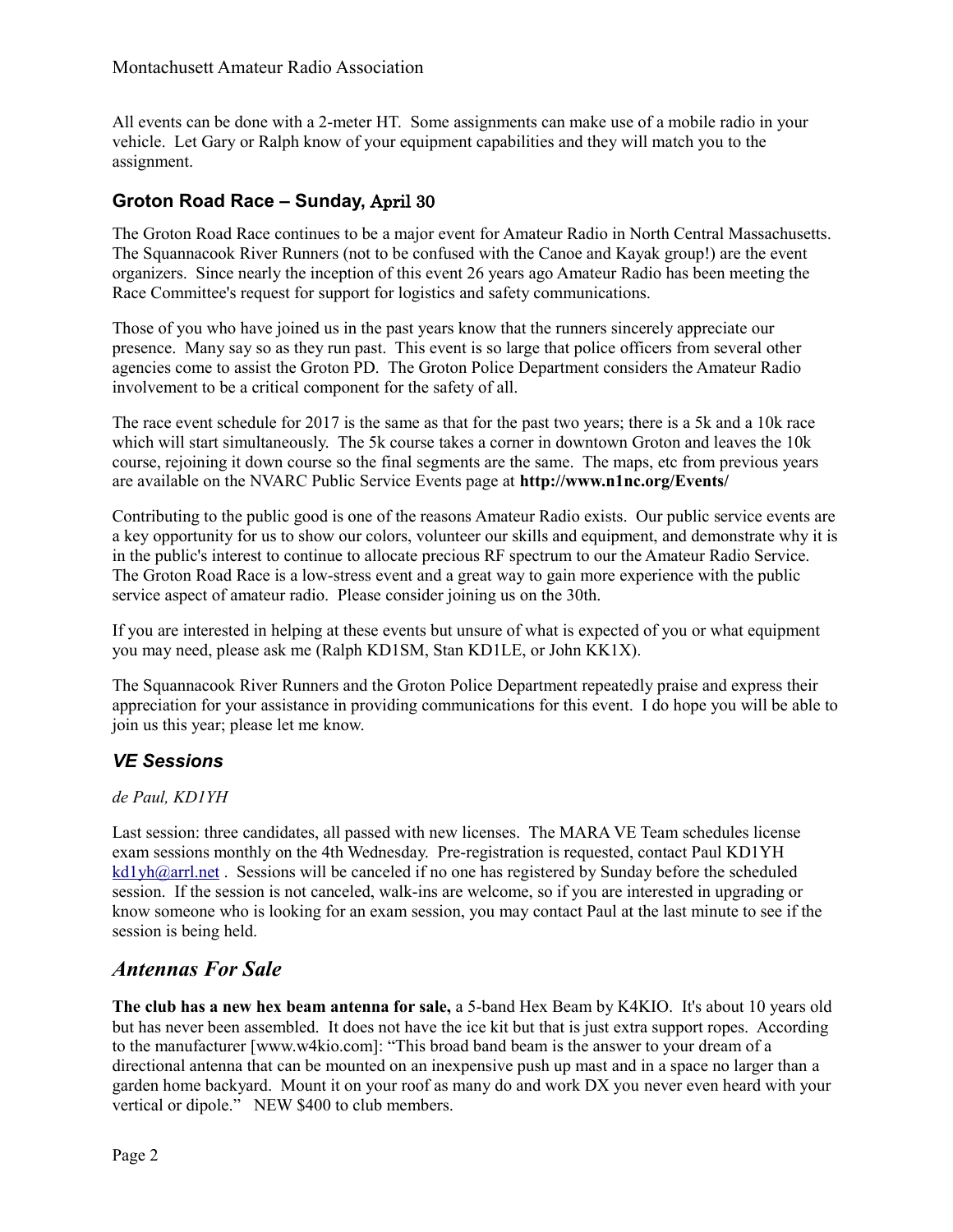AB1GF also has several other antennas for sale: Cushcraft A4S with 40m add-on \$250. Mosley TA 53 5 band with 40m add-on, 6 bands total \$300. Telrex tb5em Tribander \$200. Interested? Contact AB1GF.

# *Minuteman Repeater Association Invite*

de Bob DeMattia, Minuteman Repeater Association

The MMRA is holding its club meeting at the Leominster Emergency Management Agency, 37 Carter St, Leominster on March 15. Neil, AE1P from Keene, NH will present a talk on station grounding. Being both a ham and licensed electrician, he will have a good perspective on the right way to ground your station for safety, lightning protections, and for RF. This will be a useful talk for many amateurs.

MMRA has a very regional membership, some members will be 50 or 60 miles away from the meeting spot. Since Neil is driving a bit of a distance himself, we'd like to show him a good turnout.

We'd invite members of your club to this event. Please feel free to relay the information below. The information can also be found on our club web page: http://www.mmra.org

> **MMRA General Meeting Wednesday March 15 – 7PM Leominster Emergency Management 37 Carter St, Leominster**

## **Truths & Myths about Station Grounding Neil Goodell – AE1P**

# *The Old Timers' Lunch*

## *de Tom K1JHC*

The Old Timers met on Wednesday March 1st for lunch at the Gene & Steve's Airport Diner on Hamilton St in Leominster. As usual topics were many and interesting. Meetings are the first Wednesday at noon. All are welcome, so come in out of the cold and have some good food and camaraderie. Being "old" is not a requirement!

# *State of the Repeaters*

## *de AB1GF, KD1YH*

As reported recently (and as most listeners are still painfully aware) the W1GZ 145.45 repeater at Burbank Campus has been making a "howling" noise. The output power was also again down, so a trip was planned to troubleshoot the noise and re tune the exciter and PA. Paul KD1YH and AB1GF visited the repeater on both Saturday and Sunday March 3rd and 4<sup>th</sup>.

We repaired a bad solder joint and loose pad on the PA circuit board; power is now back to 35 watts out. Tom installed rails and slides for 145.45 unit to slide in and out. We separated the PL boards and the receiver PL is now located in the receiver box. We panel mounted the 70cm receiver link and installed power poles and a splitter on the power supply. Both days we left between 6:00 & 7:30pm. Planned future work will be to add a speaker for the 70cm Rx link and repairing the 2m monitor.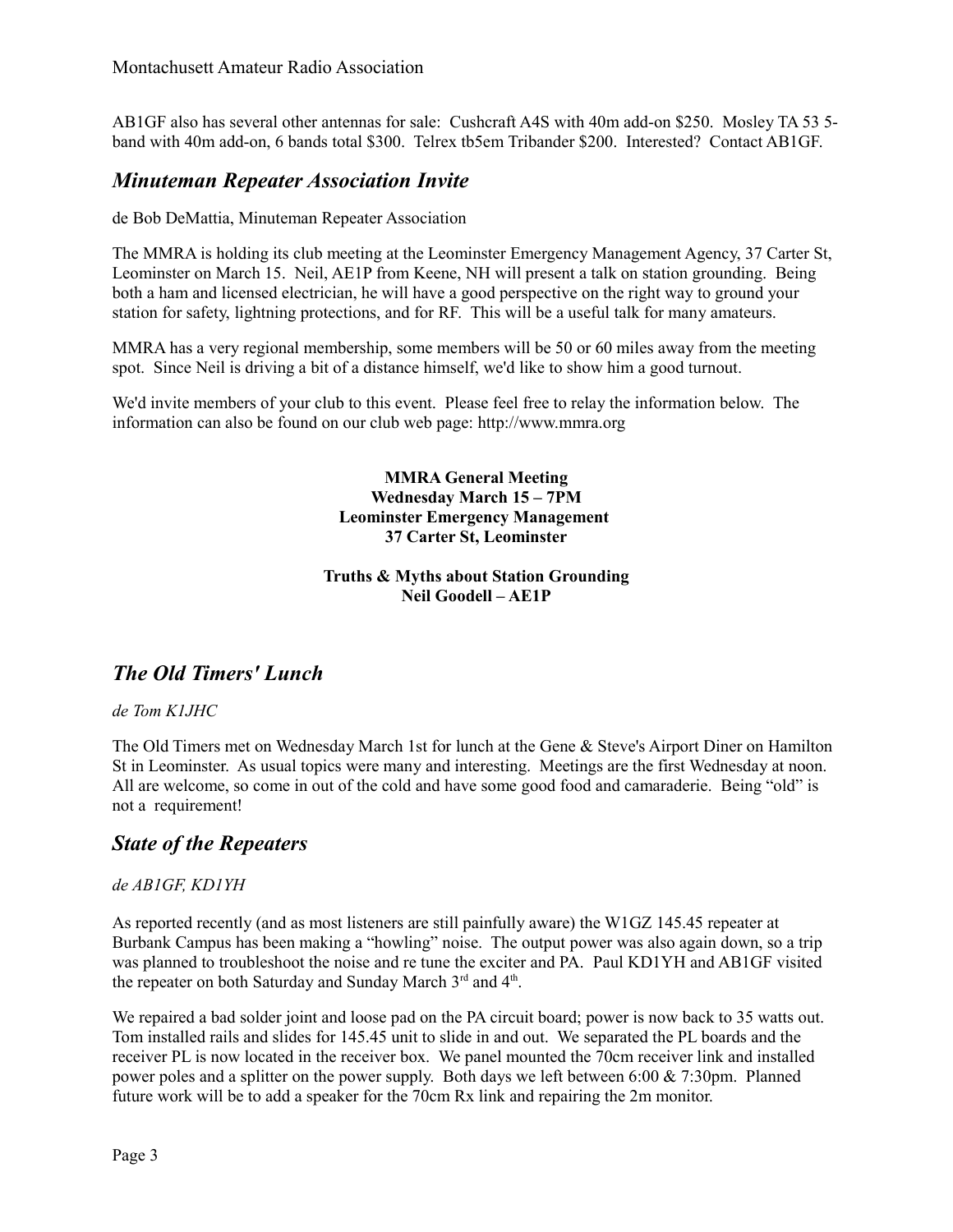The 900 MHz repeater still awaiting installation of the antenna (which we have). KD1YH continues his efforts offsite to set up the new multi-repeater controller.

In the interest of time and space, more repeater photos will be presented in next month's newsletter

# *An Alphabetic History of Ham Radio Gear...(Sadly All are Gone Now)*

## *de W1HFN*

This article is a continuation of "a long-time tube radio fanatic's" series of articles on the past tube-type receivers and transmitters , which I thought might be of interest to others.

# **AMECO - (American Electronics Company)**

While not a major player in the ham radio field, AMECO did make some very interesting gear. Most importantly, the AC-1 Transmitter. They are still very popular today and are going for amazingly high prices on that auction site. *(Photos, W1HFN)*



This 2-tuber (6X5 rectifier and 6V6 oscillator) put a huge number of late 50s-early 60s Novice Class hams on the air. Operating only on 40 or 80 meters with plug in coils, the crystal controlled AC-1 ran 15 watts input, about 6/7 watts out. When I was first licensed in 1959, I had one, made a large number of CW QSOs with it and a Hallicrafters S-76 RX. BTW, this TX is still available in kit form, check out: http://www.thenewameco.com/AMECO also had another TX, the TX-62. This was a crystal controlled or VFO AM/CW TX for 6 or 2 meters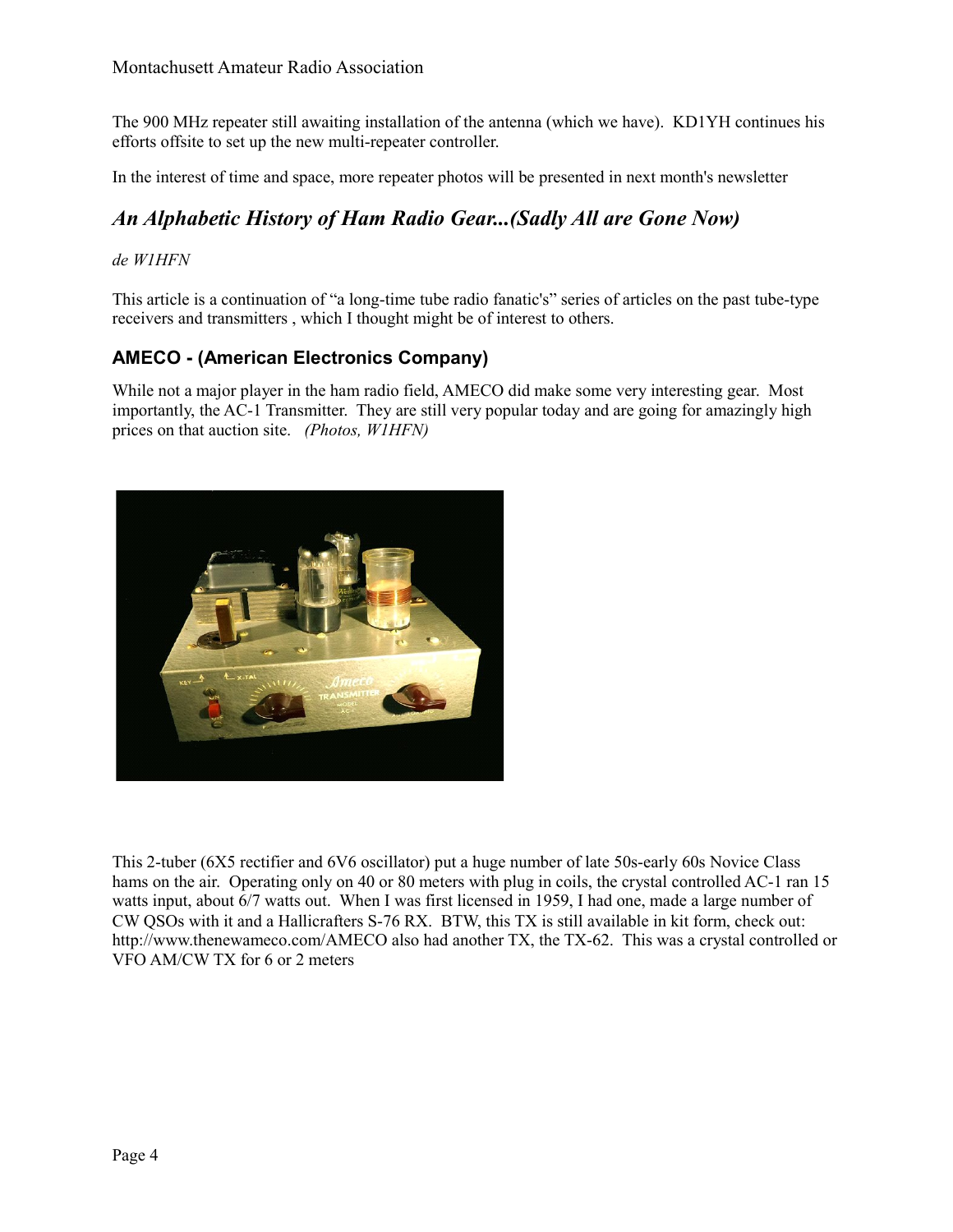## Montachusett Amateur Radio Association



This TX had an input power of 75 watts on CW or AMECO "Duo-Grid" AM modulation. The tube lineup was: 6GK6 oscillator / tripler, 6GK6 doubler, 7868 driver, 7984 PA, 12AX7 audio amp and 6GK6 modulator. All the stages after the oscillator were broad-banded, so the only tuning was the PA grid level via the Drive control and the PA plate. There was also an accessory VFO available, the VFO621.



## AMECO VFO 621



AMECO 2 meter Converter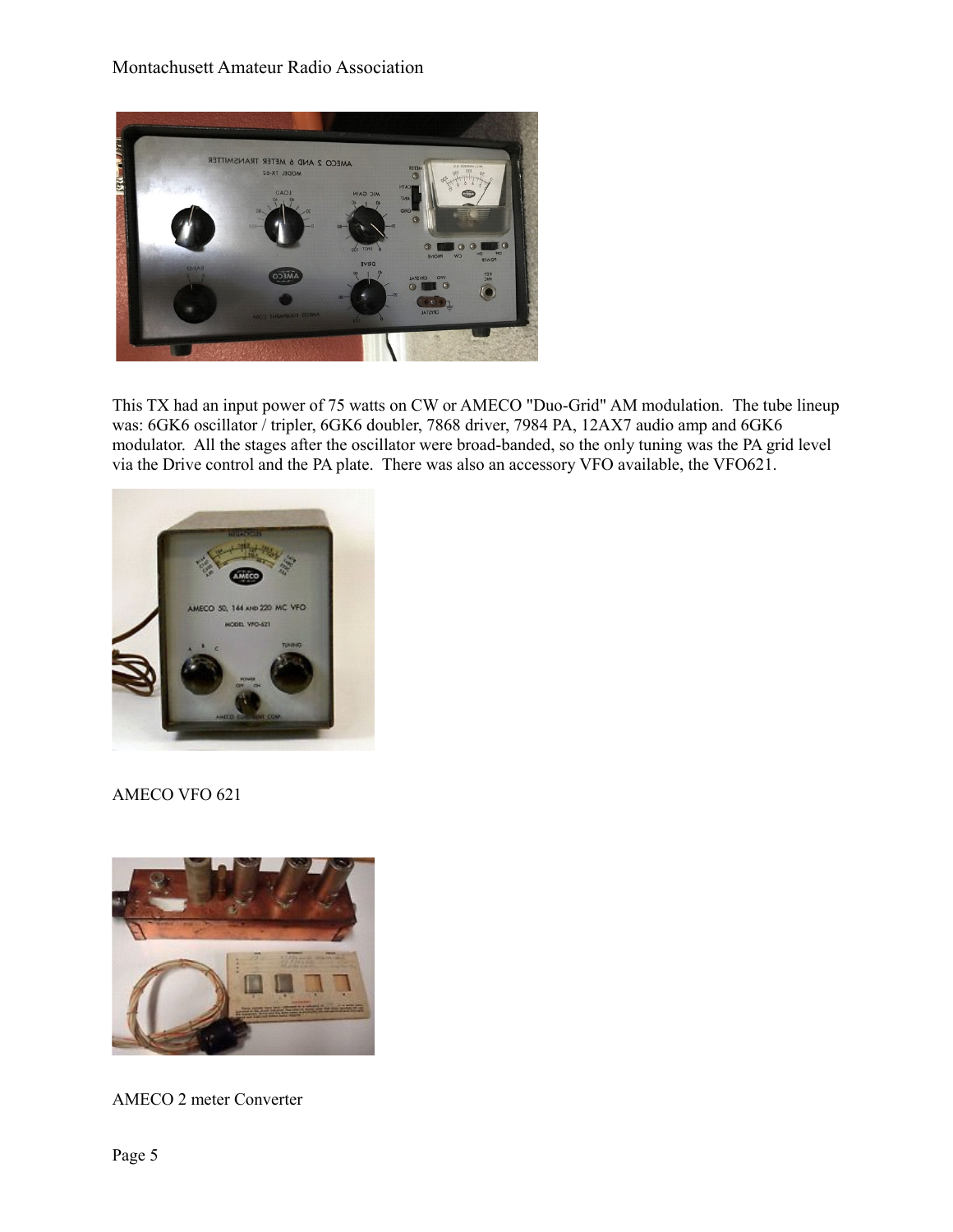## Montachusett Amateur Radio Association



## AMECO 6 meter Converter

AMECO was also famous for their 6, 2 and 1 1/4 meter converters for HF receivers. Back in the day, these converters were used between the VHF antenna and an HF receiver. The output of the converter was usually one of the HF bands, so the HF RX was used as a tunable IF for the VHF band. There were many models, some with tubes some with Nuvistors so I won't go into that detail. *[I had one of their 6 meter converters, which unfortunately got left behind when I moved south, Ed.]*

I would love to get my hands on another AC-1, but they are now too "collectible" for my budget.

Next installment, Barker and Williamson (B&W).

# **The MARA W1/GaZette**

is published by the Montachusett Amateur Radio Association just prior to the monthly meeting. The newsletter is distributed free to members and friends of Amateur Radio. Contents copyright © 2017, MARA. Permission to use in other Amateur Radio publications with credit to MARA is hereby granted.

The deadline for materials to appear in the W1/GaZette is noon on the Sunday before the first Wednesday of the month.

#### **NEWSLETTER/PUBLIC RELATIONS STAFF:**

Newsletter Editor: Bill Wornham NZ1D, 352-751-4682 nz1d@arrl.net Webmaster: Paul Upham KD1YH Community Facebook page administrator: Pam Jodrey, KC1CHC, kc1chc@yahoo.com

## **MEMBERSHIP INFORMATION:**

Club Secretary: Bruce Wilbur KB1YRS Annual Dues: Regular \$25 Family \$30 Fixed income \$15 Meetings: 2nd Wednesday, 7:30pm September to June